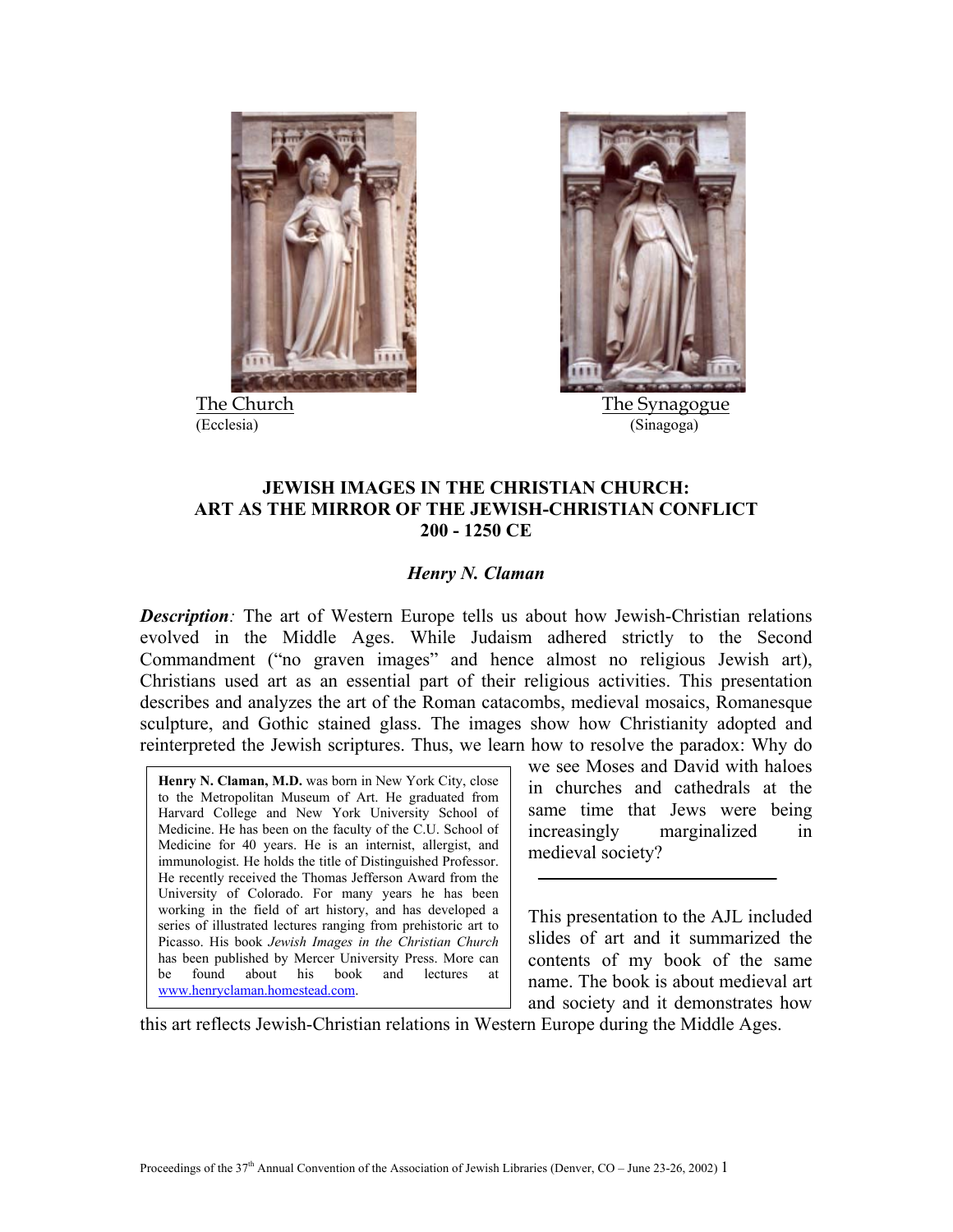The question which was originally asked was, "why are there so many pictures and statues of Jewish subjects, such as Moses, David and Abraham, in Catholic churches? What do they mean?"

At first, prior to 200 CE, there was virtually no figurative Christian art. This probably reflects the closeness of early Christianity to Judaism, where the Second Commandment forbade figurative religious art.

After Christianity became a *licit* religion (313), it had to face the question, "what to do with the Jewish Scriptures?" The Fathers of the Church decided that - rather than abandon them as they had abandoned Judaism - they would accept the Hebrew Bible (which they knew as the Greek Septuagint) and they adopted the doctrine of *Supersessionism.* This (implied) doctrine said that:

- 1) Christianity had superceded Judaism as God's chosen revelation
- 2) Judaism was a necessary prelude to Christianity, and
- 3) The Jewish Bible foretells the coming of Christ

At the same time, the Church decided to abandon the Second Commandment and profusely used images of biblical scenes, persons and symbols in churches and manuscripts. The earliest body of Christian art is seen in the catacombs, and I have shown and described a number of images, particularly from the catacombs of Rome. They show Old Testament (OT) and New Testament (NT) scenes, especially those emphasizing *deliverance themes,* for instance Daniel in the lion's den or Jonah.

(I also have a section devoted to the third century synagogue of *Dura-Europus* in Syria which is covered with frescoed scenes from the OT. The meaning of this apparent Jewish flouting of the Second Commandment is discussed.)

OT and NT scenes are frequent on Christian sarcophagi in the fourth century, without any particular anti-Jewish bias. After a brief discussion of the Iconoclast controversy in Byzantium, we turn to the economic revival in Western Europe following the Millennium, and the rise of Romanesque art. Romanesque (and some earlier art) used symbols for their iconography. There are images of the four Evangelists, where, for instance, a lion symbolized Mark. Similarly, a menorah would represent Judaism. The writings of certain Hebrew prophets were interpreted to predict the coming of the Messiah (i.e. Jesus). These included passages from Jeremiah, Isaiah, Daniel, Ezekiel and **Moses** 

Some OT figures were themselves were felt to be prefigurements ("types") of Christ. For example, Noah. As Noah was "the first man" after the Flood, so Jesus was "the first man" of Christian revelation. Jonah, too, was a Christ prefigurement. As Jonah was in the belly of the great fish for three days, so Jesus was in the tomb Friday, Saturday and Sunday. There is considerable discussion of the principles of medieval iconography.

Over the centuries, however, the position of the Jews in Western Europe became more perilous. They gradually lost their "civil rights" and eventually, many of their religious